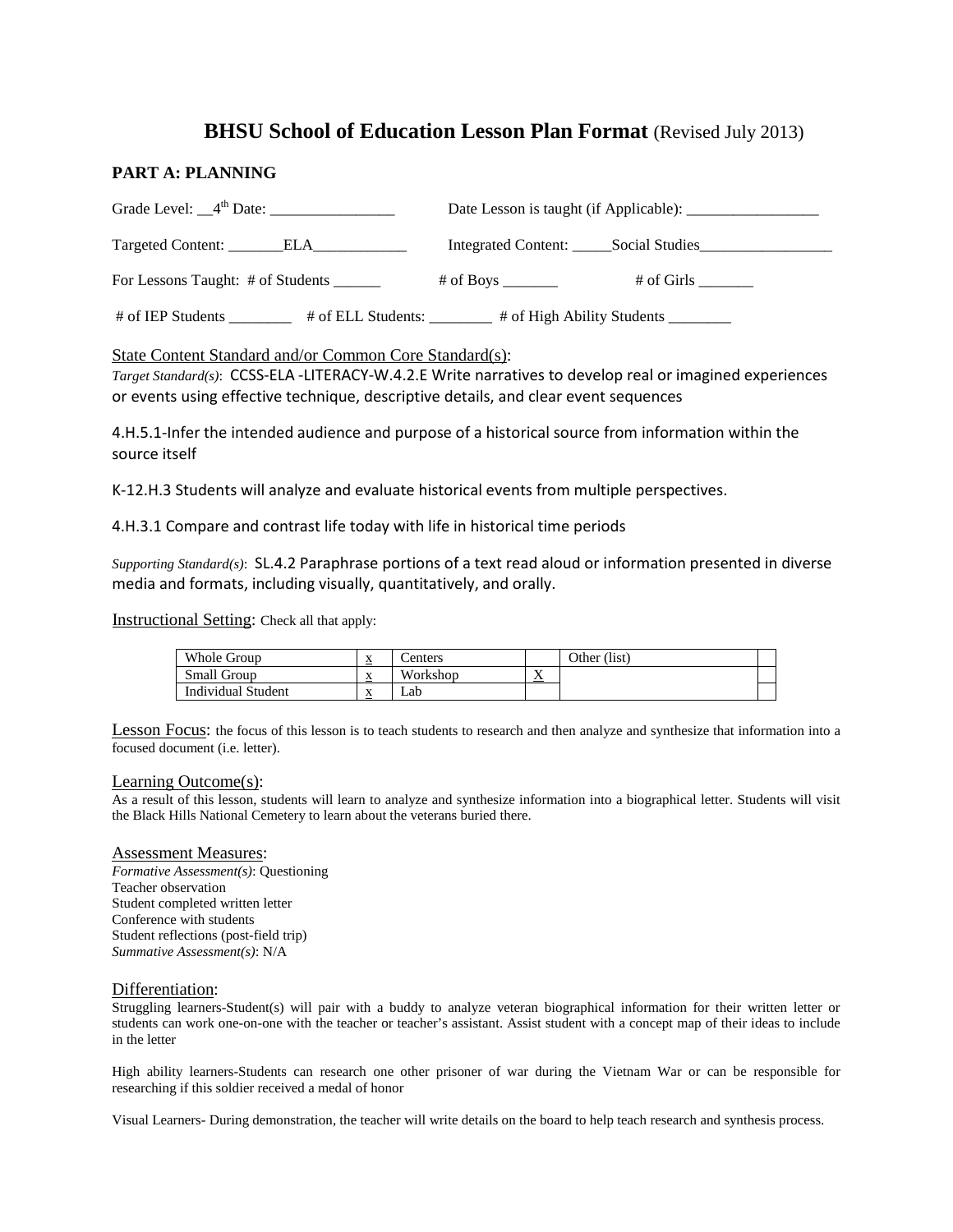here: [http://www.bhveterans.omeka.net/\);](http://www.bhveterans.omeka.net/)) pencils; writing journals. Materials: Copy of several biographies of veterans interred at the Black Hills National Cemetery (found

# **PART B: DELIVERY OF INSTRUCTION:**

 **Introduction**: Tell students they will learn to research, analyze, and synthesize information into a biographical letter. They will research the life and service of a veteran interred at the Black Hills National Cemetery and compose a letter to a friend about that veteran.

**Pre-discussion**: Ask students what a biography is, and what it is used for.

**Discussion and Preparation**: Provide students with copies of a pre-chosen veteran interred at Black Hills National Cemetery. Ask students to listen carefully to the biography as you read it aloud.

Procedures of Teaching and Learning:

- (Biographies can be found here: http://www.bhveterans.omeka.net/) Procedures of Teaching and Learning:<br>
1. Provide students with copies of a pre-chosen veteran interred at Black Hills National Cemetery.<br>
(Biographies can be found here: http://www.bhveterans.omeka.net/)
	- a. Ask students to listen carefully to the biography as you read it aloud.
	- 2. Once the biography has been read, ask students to take three minutes to write down information they remember about the veteran's life and service.
		- a. Write these on the board
	- 3. Remind students of the components of a written letter from the previous lesson:
		- Heading
		- Introduction or Greeting
		- Body
		- Closing
		- Signature
	- include in a letter to a friend if they wanted to tell him or her the story of this veteran's life. 4. Ask students to think carefully with their shoulder partner about what information they would
	- **5.** As a class, choose at least 5 pieces of information to circle on the board to include in the letter. (Observe and make note of student responses to share during closure).
		- a. Ask students to explain *why* they would include each piece of information: how it tells the reader something important or significant about the veteran's life or service.
	- **6.** Once the five details are determined, ask students where they would place each piece of information into the letter outline, carefully explaining the need for a clear timeline.
		- Heading
		- Introduction or Greeting
		- Body
		- Closing
		- Signature
			- introduction, while placing the bulk of the biographical story in the body of the a. For example: they might introduce the veteran's name and rank in the letter.
			- b. Explain the need for a clear timeline: analyzing the biography for the most which requires a linear timeline. important information leads to synthesizing the information for a coherent story,